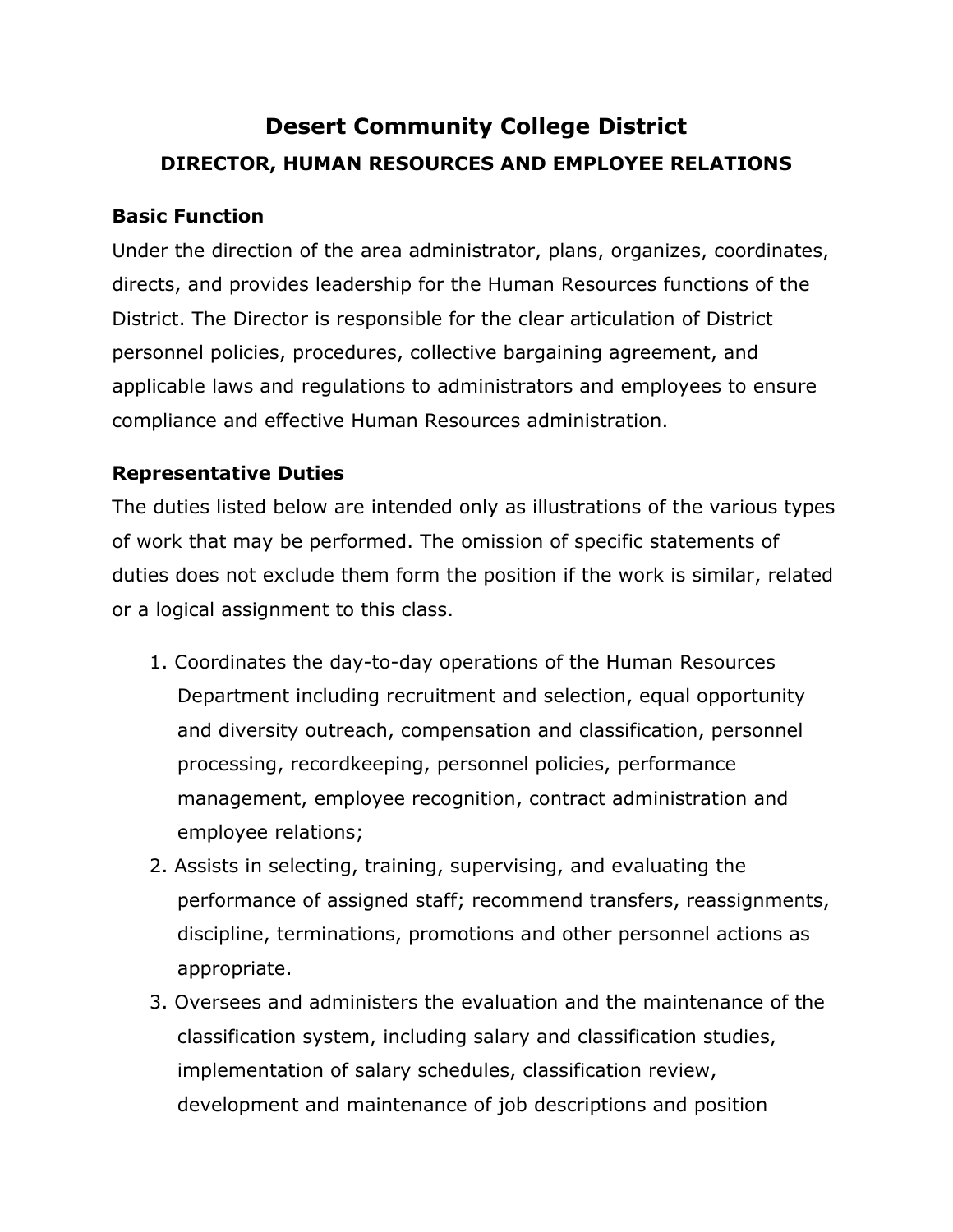control; supervises the coordination of reclassification of all existing and new positions and position responsibilities, according to established policies and procedures.

- 4. Coordinates the development, implementation and modification of the human resources information system for the management of employee, retiree, contractor and related HR records and documentation; serves as department lead in the continued implementation of human resources information systems; facilitates continued modification following implementation.
- 5. Coordinates the handling of disciplinary matters; counsels managers, supervisors, and employees on District policies, practices, discipline, and performance evaluation matters; investigates grievances or complaints and prepares written reports/responses.
- 6. Assists in ensuring compliance with the District's Equal Employment Opportunity (EEO) Plan in various aspects of employment and education, including compliance with American with Disabilities Act (ADA), sexual harassment, discrimination, Title IX, and EEO; encourage cultural and ethnic diversity in staffing, programs, and services.
- 7. Assist in directing functions associated with risk management as assigned and the benefit program, providing service and information regarding salary, classification, range and step increases, leaves, unemployment insurance, health and welfare and retirement. Articulates with Payroll Department as needed to ensure proper salary and benefit payments.
- 8. Develop and coordinate the gathering and analysis of data used in contract negotiations, special projects, and reports; participate in negotiations and contract administration; interpret bargaining unit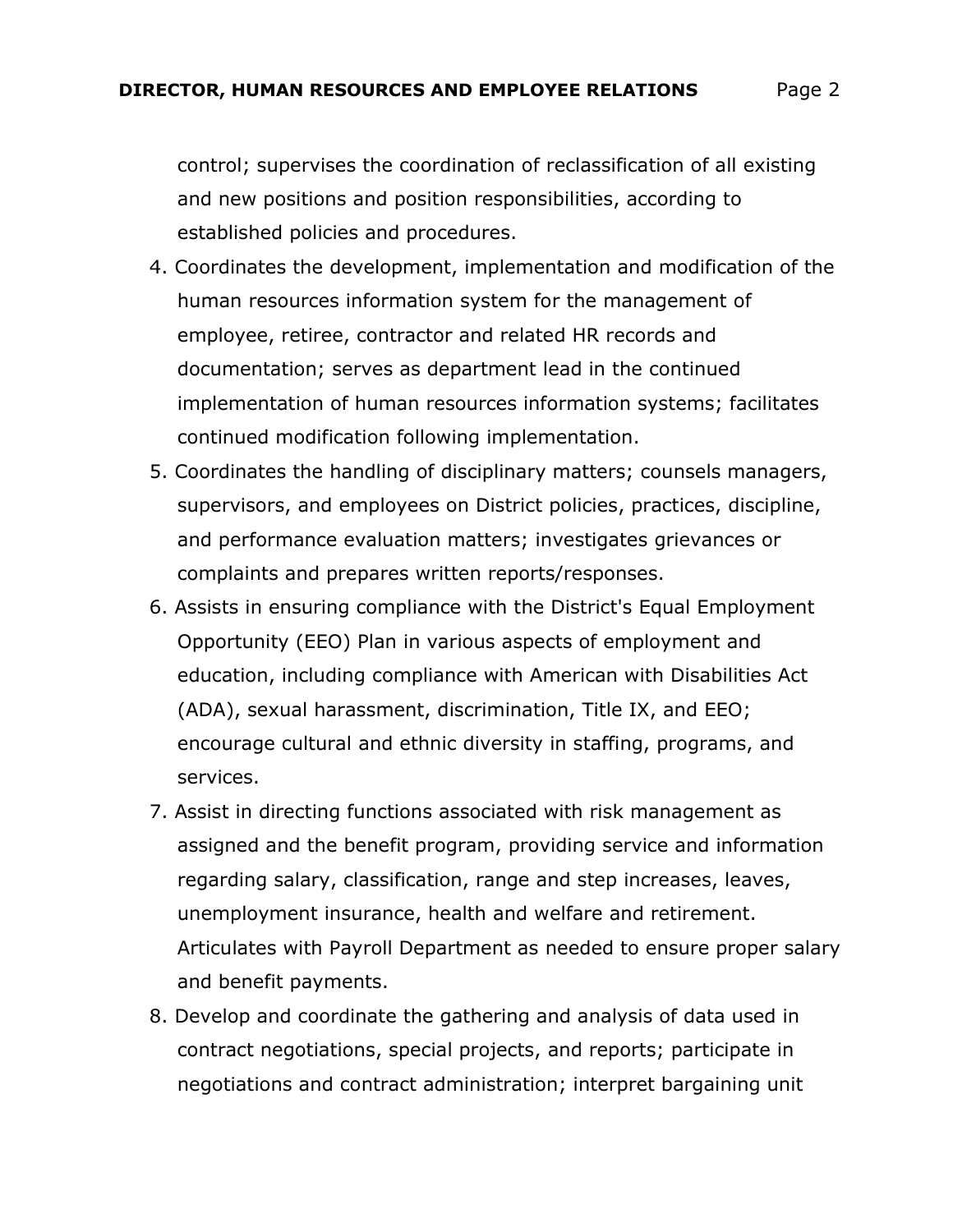contracts, Memoranda of Understanding, Administrative and Board policies.

- 9. Participates in the preparation of the annual budget; supervises its implementation and maintenance.
- 10. Meet schedules and timelines, organizes multiple projects efficiently and effectively and carries out required project details throughout the year.
- 11. Participates in shared governance and collaborates on a variety of institutional issues including employee relations, HR administration, union relations, collective bargaining agreements and related HR topics.
- 12. Perform other related duties as assigned.

# **Knowledge and Abilities**

## **Knowledge of:**

- 1. Human Resources administration and practices in public higher education.
- 2. Mediation and negotiation skills
- 3. Using and applying Human Resource Information System technology.
- 4. Job evaluation and classification techniques.
- 5. Compensation practices, methods and techniques.
- 6. Applicable federal and state laws, rules and regulations.
- 7. California Ed Code and Title 5 requirements relating to personnel activities.
- 8. Principles and practices of supervision, training, performance evaluation and discipline.
- 9. Leadership, team building, motivation and conflict resolution principles.
- 10. Collective bargaining and labor relations in the public sector.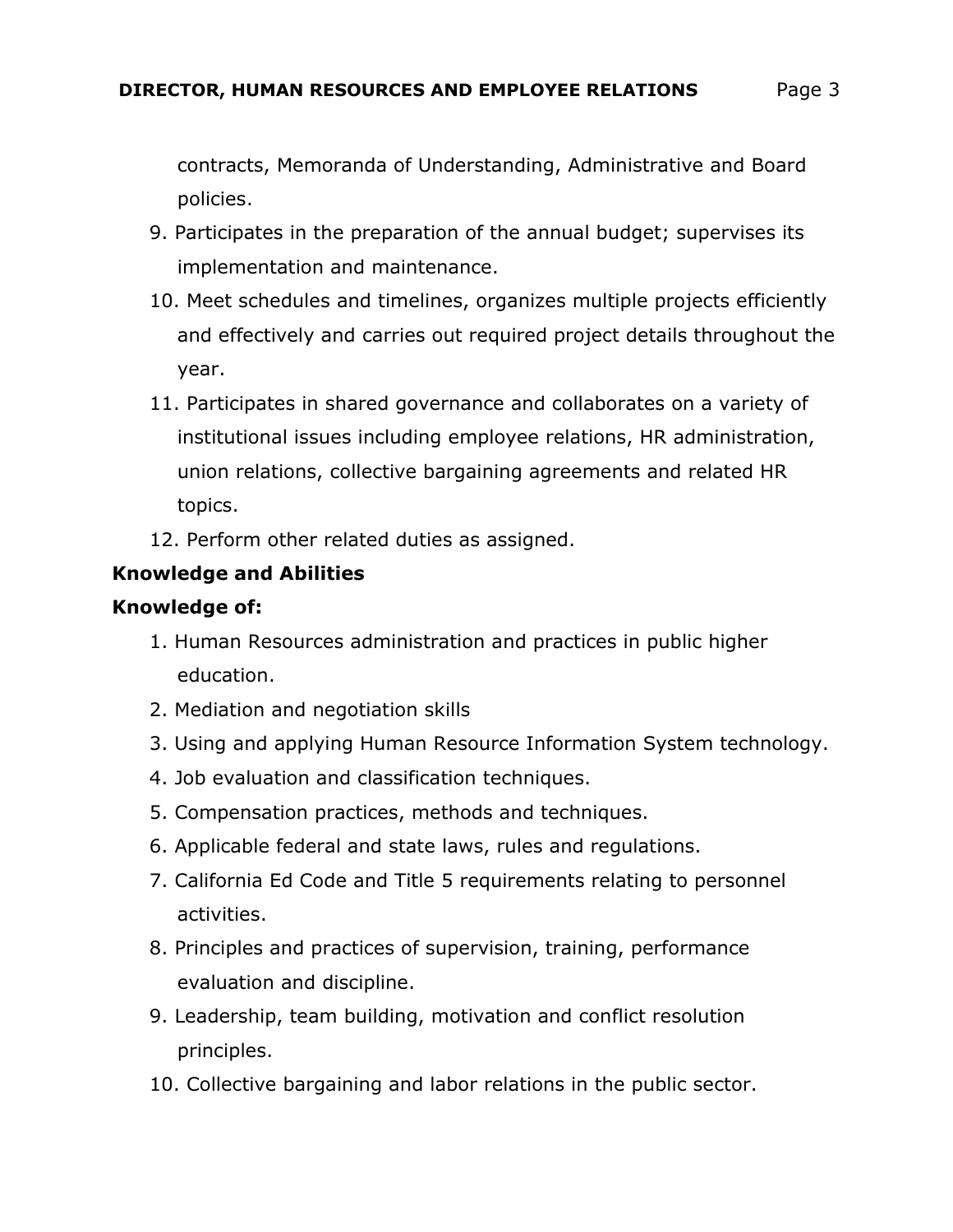11. Fair employment practices and recruitment and selection procedures leading to a diverse pool of qualified applicants.

#### **Skills & Abilities:**

- 1. Understanding of, sensitivity to, and respect for the diverse academic, socio-economic, ethnic, religious, and cultural backgrounds, disability, and sexual orientation of community college students, faculty and staff.
- 2. Demonstrated success in labor relations/negotiations.
- 3. Organize and direct workflow.
- 4. Communicate effectively and persuasively both orally and in writing with faculty, staff, administrators, constituents and representatives.
- 5. Effectively mediate disputes and resolve conflict.
- 6. Read, interpret, and explain laws, rules and regulations, and to develop and implement personnel policies and procedures.
- 7. Demonstrate initiative, creativity, and assertiveness in developing and implementing new programs.
- 8. Manage a number of projects and issues simultaneously.
- 9. Prioritize and organize information.
- 10. Work effectively under pressure.
- 11. Work with difficult individuals.
- 12. Demonstrated success with extensive public contact with individuals, small groups and large groups.
- 13. Conduct complex data comparison, analysis and synthesis.
- 14. Attend to detail.
- 15. Maintain an understanding of current ideas, trends, and practices pertaining to the areas of responsibility through continued study and participation in professional organizations.
- 16. Demonstrated flexibility and adaptability.